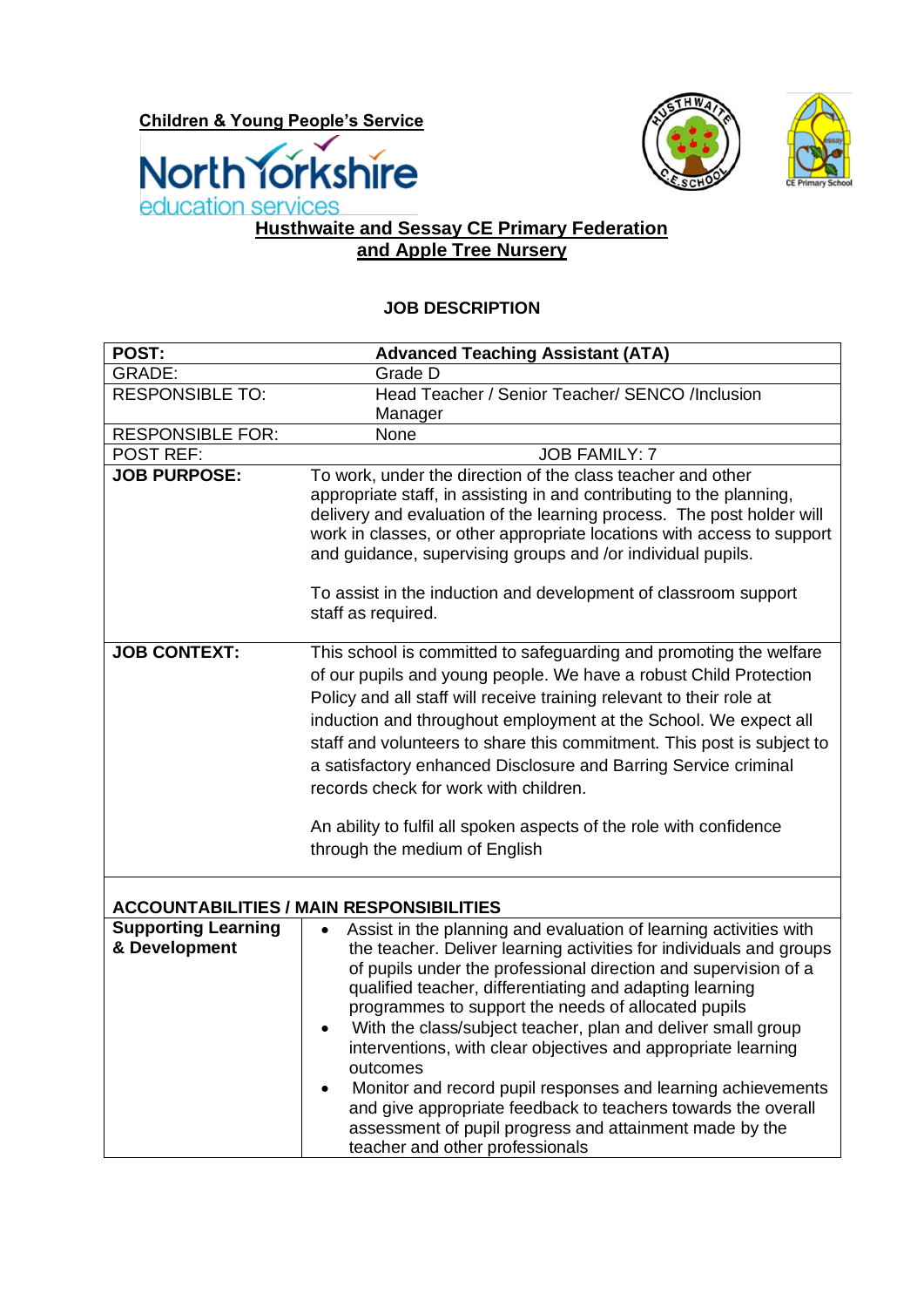|                                                                                                            | Interact with pupils in ways that support the development of<br>$\bullet$<br>their ability to think and learn, including the use of careful<br>questioning<br>Support and assist in the development and implementation of<br>appropriate behaviour management strategies<br>Take account of the effects of different parenting approaches,<br>backgrounds and routines, and be involved in home school<br>liaison, as directed by the class/subject teacher<br>Support pupils in their social and emotional wellbeing in<br>$\bullet$<br>implementing relevant social, health, and physical programmes,<br>including for those with health, social and physical needs<br>Escort and supervise pupils on educational visits and out of<br>schools activities under the supervision of a teacher<br>Undertake break supervision as required<br>٠ |
|------------------------------------------------------------------------------------------------------------|------------------------------------------------------------------------------------------------------------------------------------------------------------------------------------------------------------------------------------------------------------------------------------------------------------------------------------------------------------------------------------------------------------------------------------------------------------------------------------------------------------------------------------------------------------------------------------------------------------------------------------------------------------------------------------------------------------------------------------------------------------------------------------------------------------------------------------------------|
| <b>Communication</b>                                                                                       | Establish rapport and respectful, trusting relationships and<br>$\bullet$<br>communicate effectively with pupils, their families and carers,<br>and other agencies / professionals<br>Initiate appropriate and effective communication with the class<br>teacher, and other professionals, forging and sustaining<br>relationships across agencies                                                                                                                                                                                                                                                                                                                                                                                                                                                                                             |
| <b>Sharing Information</b>                                                                                 | Assess, record and report on pupils' attainment and progress<br>$\bullet$<br>within assessment and reporting processes<br>Participate in meetings with other staff, external professionals<br>and parents regarding pupils, in a support capacity to the<br>teacher, who will normally lead on such matters<br>Assist in the induction and development of classroom support<br>staff, cascading information and good practice<br>Pay due regard to professional boundaries, maintaining<br>appropriate levels of confidentiality<br>Participate in staff meetings<br>٠<br>Share information confidentially about pupils with teachers and<br>$\bullet$<br>other professionals as required                                                                                                                                                      |
| <b>Safeguarding and</b><br><b>Promoting the</b><br><b>Welfare of Children &amp;</b><br><b>Young People</b> | Carry out tasks associated with pupil's personal hygiene and<br>welfare, including personal intimate care, physical and medical<br>needs, whilst encouraging independence<br>Be responsible for promoting and safeguarding the welfare of<br>$\bullet$<br>pupils in line with policy and legislation, raising concerns as<br>appropriate                                                                                                                                                                                                                                                                                                                                                                                                                                                                                                       |
| <b>Administration/Other</b>                                                                                | Assist the teacher and work as directed in preparation of the<br>$\bullet$<br>classroom and resources for planned work to take place<br>Undertake routine clerical duties as required<br>Support the use of ICT and adhere to relevant policies<br>Supervise and provide access arrangement for pupils sitting<br>internal and external examinations and tests, ensuring that<br>examinations comply with Examination Board Regulations<br>Participate in appraisal, training and other learning activities                                                                                                                                                                                                                                                                                                                                    |
| <b>Data Protection</b>                                                                                     | To comply with the County Council's policies and supporting<br>documentation in relation to Information Governance this<br>includes Data Protection, Information Security and<br>Confidentiality                                                                                                                                                                                                                                                                                                                                                                                                                                                                                                                                                                                                                                               |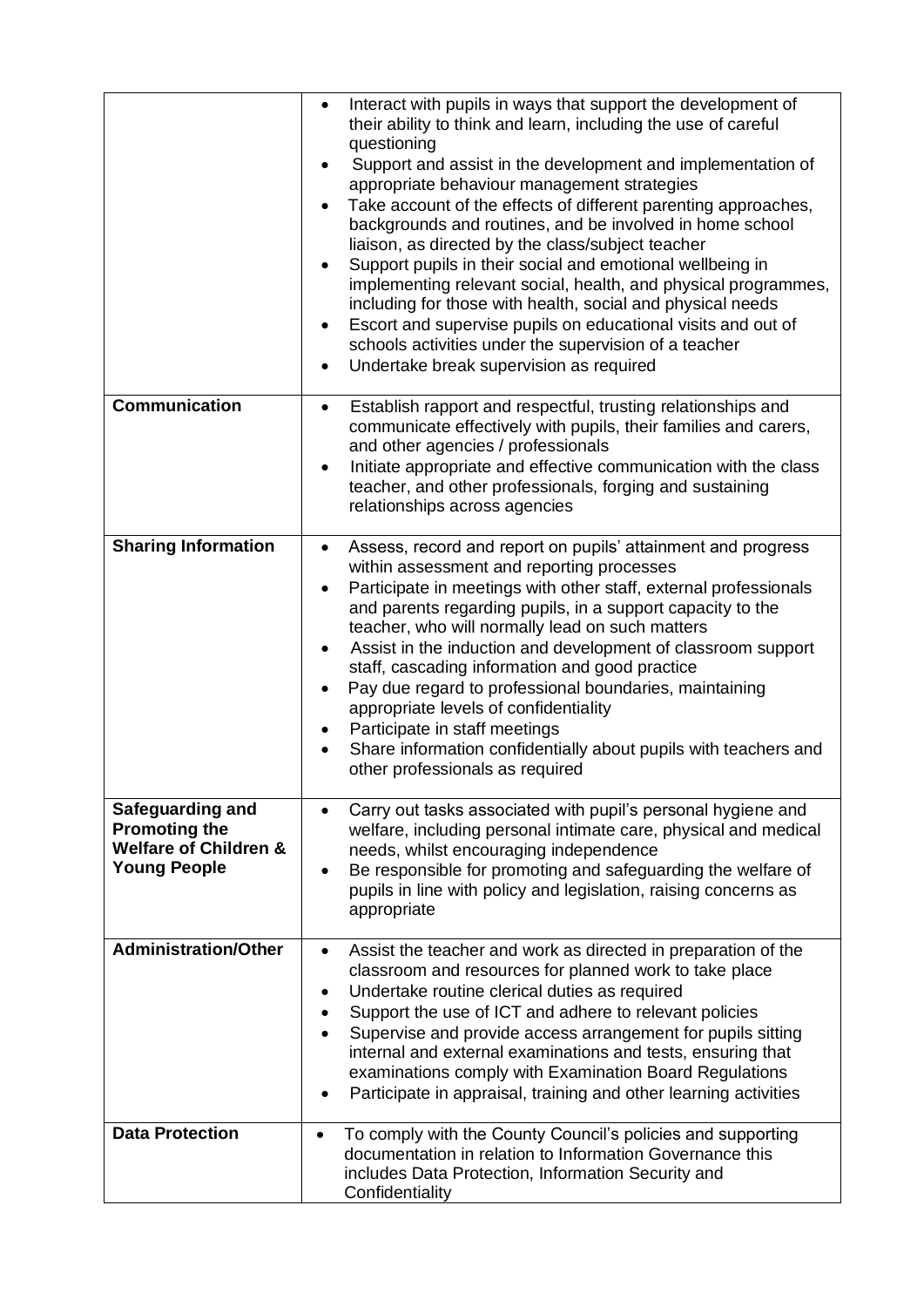| <b>Health and Safety</b> | Be aware of and implement your health and safety<br>responsibilities as an employee and where appropriate any<br>additional specialist or managerial health and safety<br>responsibilities as defined in the Health and Safety policy and<br>procedure<br>Work with colleagues and others to maintain health, safety and<br>welfare within the working environment                                                                                                                                                                           |
|--------------------------|----------------------------------------------------------------------------------------------------------------------------------------------------------------------------------------------------------------------------------------------------------------------------------------------------------------------------------------------------------------------------------------------------------------------------------------------------------------------------------------------------------------------------------------------|
|                          |                                                                                                                                                                                                                                                                                                                                                                                                                                                                                                                                              |
| <b>Equalities</b>        | Promote inclusion and acceptance of all pupils<br>$\bullet$<br>Within own area of responsibility work in accordance with the<br>aims of the Equality Policy, treating individuals with respect for<br>their diversity, culture and values                                                                                                                                                                                                                                                                                                    |
| <b>Flexibility</b>       | North Yorkshire County Council provides front line services,<br>$\bullet$<br>which recognises the need to respond flexibly to changing<br>demands and circumstances. Whilst this job outline provides a<br>summary of the post, this may need to be adapted or adjusted to<br>meet changing circumstances. Such changes would be<br>commensurate with the grading of the post and would be subject<br>to consultation. All staff are required to comply with County<br><b>Council Policies and Procedures</b>                                |
| <b>Customer Service</b>  | The County Council requires a commitment to equity of access<br>$\bullet$<br>and outcomes, this will include due regard to equality, diversity,<br>dignity, respect and human rights and working with others to keep<br>vulnerable people safe from abuse and mistreatment<br>The County Council requires that staff offer the best level of<br>$\bullet$<br>service to their customers and behave in a way that gives them<br>confidence. Customers will be treated as individuals, with<br>respect for their diversity, culture and values |
| Date of Issue:           | May 2022                                                                                                                                                                                                                                                                                                                                                                                                                                                                                                                                     |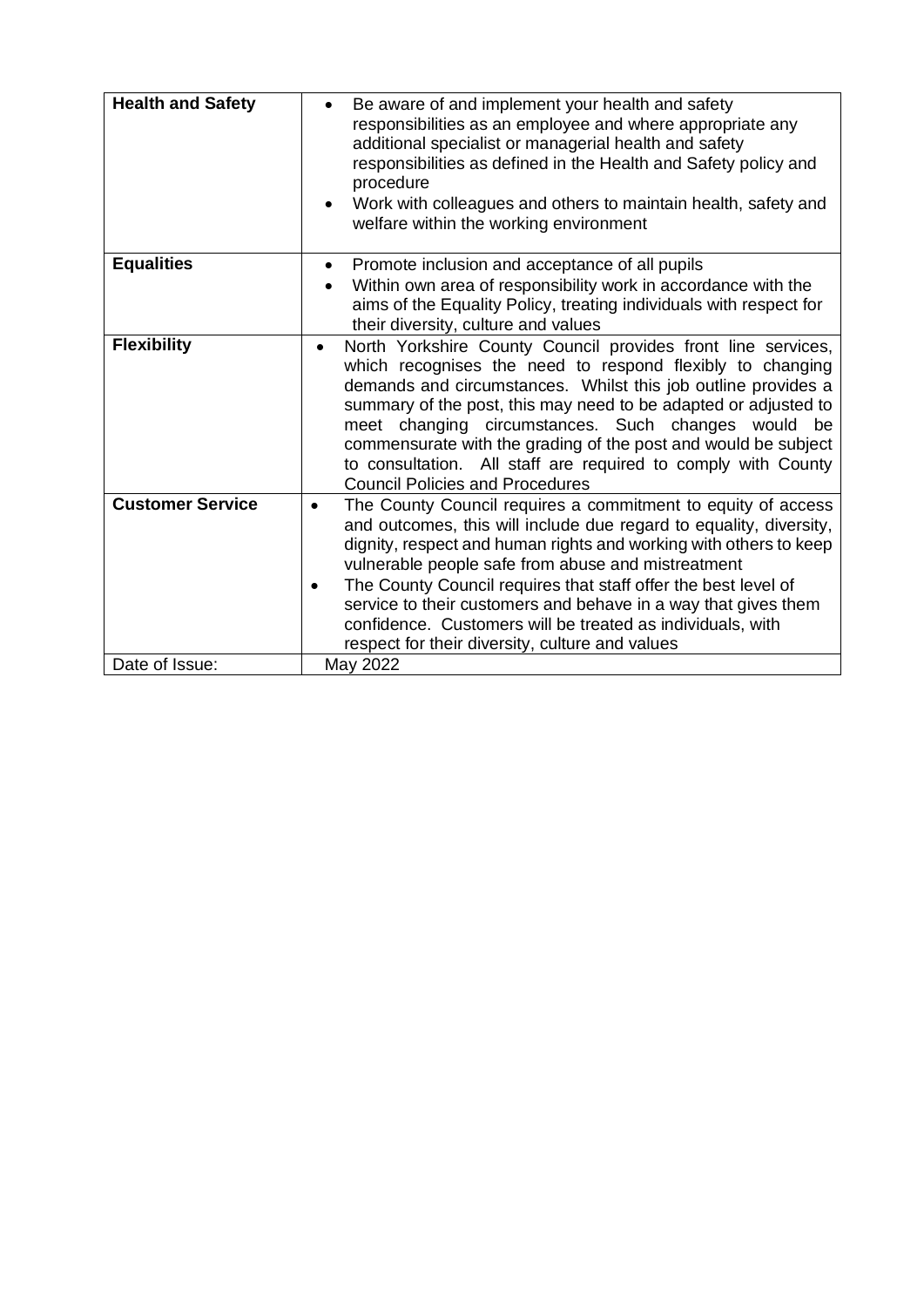## **PERSON SPECIFICATION**

## **JOB TITLE: EYFS Advanced Teaching Assistant**

| <b>Essential upon appointment</b>                                                                                                                                                                                                                                                                                                                                                                                                                                                                                                           | Desirable on appointment                                                                                                                                                                                                                              |
|---------------------------------------------------------------------------------------------------------------------------------------------------------------------------------------------------------------------------------------------------------------------------------------------------------------------------------------------------------------------------------------------------------------------------------------------------------------------------------------------------------------------------------------------|-------------------------------------------------------------------------------------------------------------------------------------------------------------------------------------------------------------------------------------------------------|
| Knowledge<br>Good understanding of child/ young people's development and<br>learning processes<br>A good understanding that children/Young people have differing<br>needs and knowledge of inclusive practice<br>A good understanding of the EYFS framework.<br>A good understanding of letters and sounds, phonics                                                                                                                                                                                                                         | Knowledge of Child<br>$\bullet$<br>Protection policies &<br>Procedures<br>Knowledge of inclusive<br>practice.<br>Knowledge of Health &<br>$\bullet$<br>Safety legislation<br>An understanding of<br>$\bullet$<br>'Evidence Me' assessment<br>software |
| <b>Experience</b><br>Appropriate experience working with children in a Nursery,<br>Reception and Year 1 learning environment                                                                                                                                                                                                                                                                                                                                                                                                                | Experience in other<br>$\bullet$<br>relevant skills e.g.<br>art/music/sport<br><b>Experience of delivering</b><br>$\bullet$<br>evidence based<br>interventions that<br>accelerate learning                                                            |
| <b>Occupational Skills</b><br>Relevant NVQ Level 3 qualification in Early Years or equivalent.<br>Good written and verbal communication skills: able to communicate<br>effectively and clearly and build relationships with a range of staff,<br>children, young people, their families and carers<br>Knowledge of behaviour management techniques.<br>$\bullet$<br>Good reading, writing and numeracy skills<br>The ability to converse at ease with customers and provide advice in<br>accurate spoken English is essential for the post. | Demonstrable ICT skills<br>$\bullet$<br>and ability to use them as<br>part of the learning<br>process, or, the ability to<br>develop ICT skills in a<br>reasonable timeframe                                                                          |
| <b>Qualifications</b><br>Relevant NVQ Level 3 qualification in Early Years or equivalent<br>Appropriate first aid training or a willingness to be trained.<br><b>Personal Qualities</b><br>Demonstrable interpersonal skills                                                                                                                                                                                                                                                                                                                | Paediatric first aid training<br>$\bullet$                                                                                                                                                                                                            |
| Ability to work successfully in a team<br>$\bullet$<br>Able to exercise judgement<br>Confidentiality<br>Flexibility<br>$\bullet$                                                                                                                                                                                                                                                                                                                                                                                                            | Creativity<br>$\bullet$<br>Willingness to add to the<br>$\bullet$<br>whole school, eg extra<br>curricular clubs/sports.                                                                                                                               |
| <b>Other Requirements</b><br><b>Enhanced DBS clearance</b><br>To be committed to the school's policies and ethos                                                                                                                                                                                                                                                                                                                                                                                                                            |                                                                                                                                                                                                                                                       |